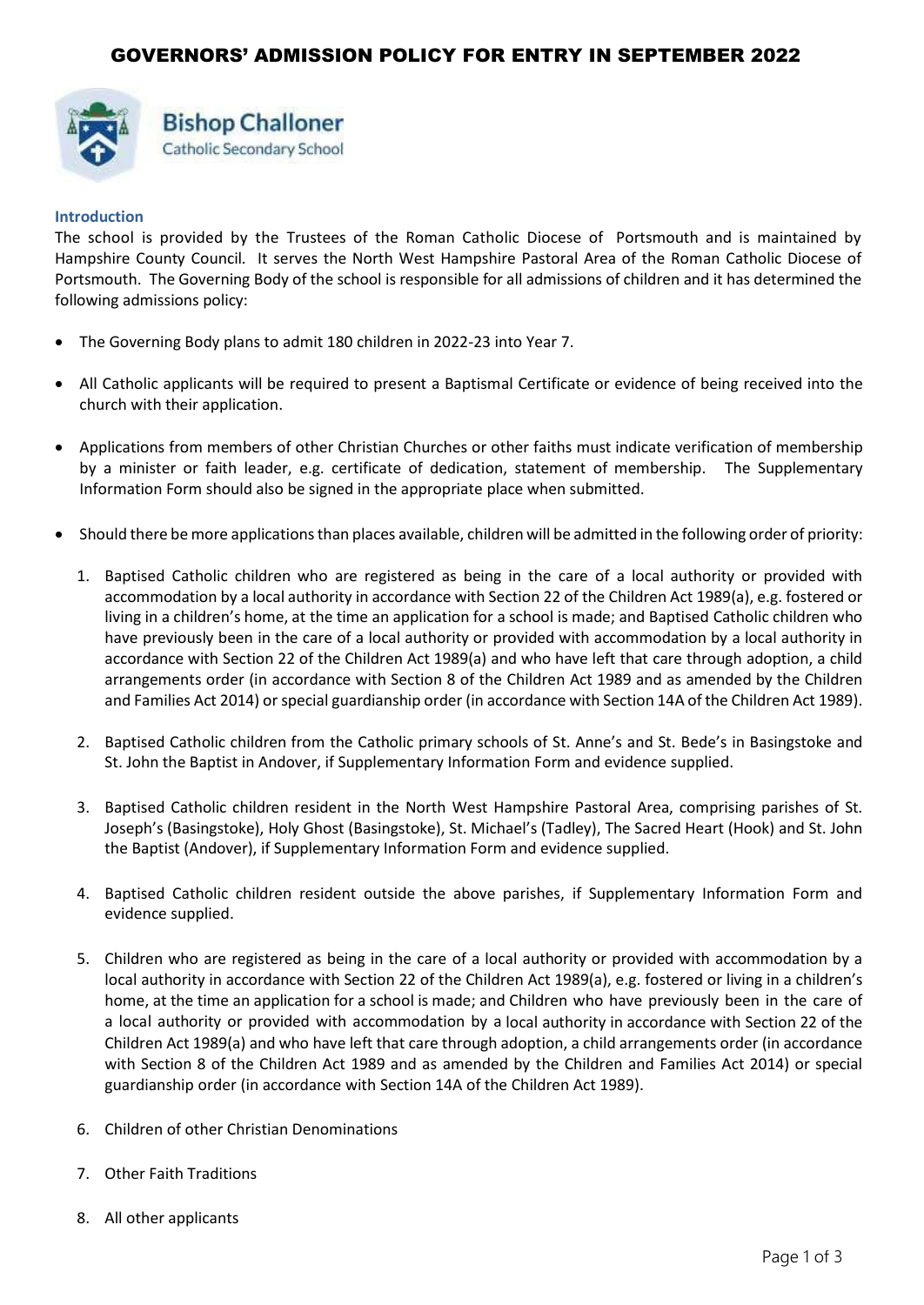## GOVERNORS' ADMISSION POLICY FOR ENTRY IN SEPTEMBER 2022

## **Oversubscription Criteria**

(See explanatory notes)

The criteria used within the relevant category will be:

- a) Siblings
- b) Children of members of staff employed by the Governing Body who will have been in post for at least two years prior to the child being admitted to the school
- c) Inverse distance from the school

#### **Explanatory Notes**

Catholic – A Catholic is defined as a baptised member of a Church in communion with the See of Rome. For the purposes of these admissions arrangements, a baptised Catholic means a person baptised in a church which is in communion with the See of Rome or a person received into the Catholic Church.

Other Christian Denominations – are defined as children who belong to other churches and ecclesial communities which, acknowledging God's revelation in Christ, confess the Lord Jesus Christ as God and Saviour according to the Scriptures, and, in obedience to God's will and in the power of the Holy Spirit commit themselves: to seek a deepening of their communion with Christ and with one another in the Church, which is his body; and to fulfil their mission to proclaim the Gospel by common witness and service in the world to the glory of the one God, Father, Son and Holy Spirit. An ecclesial community which on principle has no credal statements in its tradition, is included if it manifests faith in Christ as witnessed to in the Scriptures and is committed to working in the spirit of the above. All members of Churches Together in England and of CYTUN are deemed to be included in this definition.

Sibling – Sibling refers to brother or sister, half brother or sister, adopted brother or sister, step brother or sister, foster brother or sister, or the child of the parent/carers partner, where the child for whom the school place is sought is living in the same family unit at the same address as that sibling. The sibling should be on roll at the school when the applicant is taken on roll.

Inverse Distance – If the school is oversubscribed from within any of the above categories or subcategories, straight line distance will be used to prioritise applications; applicants living **further from the school have priority**. Hampshire County Council's Geographic Information System (GIS) will be used to determine distance (normally from the Ordnance Survey home address to school reception). Distances to multiple dwellings will give priority to the uppermost floors and so on. On individual floors distances will be measured to the stairs leading to the communal entrance. If it is still not possible to decide between two applicants who are equidistant then a random allocation will be made to allocate the final place. This will be done by allocating a number to each of the equidistant applicants and drawing a number lottery style. This will be done at a minuted Governors Admissions Committee meeting.

EHC - Children who have an Education, Health and Care Plan which names Bishop Challoner Catholic Secondary School, Basingstoke in Part 4 of the Statement, will be awarded a place after consultation with the Governing Body, the Headteacher and SENCO regarding whether the school is able to meet the EHC plan for the child concerned.

#### **Procedure for making an application**

Application forms for pupil admissions must be made **by 31st October 2021.** Supplementary Information Forms and evidence of faith background should also be submitted **by 31st October 2021**.

The Governing Body's Admissions Committee use information supplied on the Supplementary Information Form along with supporting evidence to help determine admission. Therefore, the Governors' request that all applicants must complete it. This form should also be submitted by the date above to Bishop Challoner Catholic Secondary School.

The Common Application Form can be completed on line or in paper form. The Supplementary Information Form will be available with the current Prospectus on the School website, the linked Primary schools, the Parishes and from Bishop Challoner School. The Local Authority will also be provided with copies.

Parents will be notified by Hampshire County Council **on 1 st March 2022.**